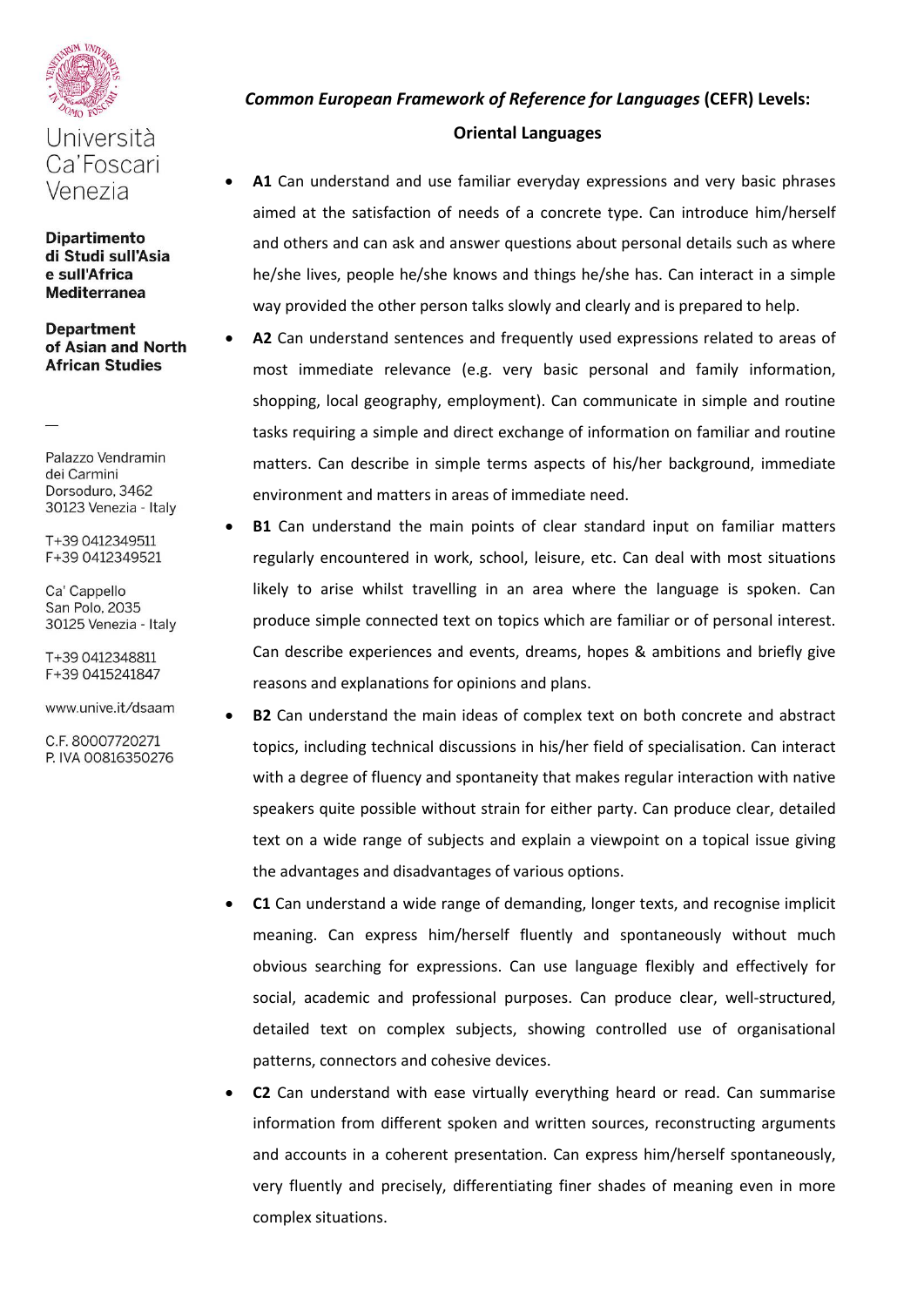

# **Arabic Language**

| <b>LICSAAM</b>                                                       | <b>Words</b> | <b>CEFR</b> |
|----------------------------------------------------------------------|--------------|-------------|
| Arabic Language 1 - basic user                                       | 200-300      | A1          |
| Arabic Language 2 - basic user                                       | 500-600      | A2          |
| Arabic Language 3 - independent user                                 | 800-1000     | <b>B1</b>   |
| Arabic Language - second language<br>(curricula China, Korea, Japan) |              | A1          |
| <b>LICAAM</b>                                                        | <b>Words</b> | <b>CEFR</b> |
| Arabic Language 1 - independent user                                 |              | <b>B2</b>   |
| <b>LEISAAM</b>                                                       | <b>Words</b> | <b>CEFR</b> |
| Arabic Language 1 - independent user                                 | 1300-1500    | $B2+$       |
| Arabic Language 2 - proficient user                                  |              | C1          |

#### **Armenian Language**

| <b>LICSAAM</b>                            | <b>Words</b> | <b>CEFR</b> |
|-------------------------------------------|--------------|-------------|
| Armenian Language 1 - basic user          | 200-300      | Α1          |
| Armenian Language 2 – basic user          | 500-600      | A2          |
| Armenian Language 3 - independent<br>user | 800-1000     | B1          |

### **Chinese Language**

| <b>LICSAAM</b>                                                    |                  | <b>HSK</b> | <b>CEFR</b> | Characters /<br><b>Words</b> |
|-------------------------------------------------------------------|------------------|------------|-------------|------------------------------|
| Chinese Language 1-1                                              | basic user       | 1          | A1          | 350 / 380                    |
| Chinese Language 1-2                                              |                  | $2 -$      | $A2-$       | 654 / 776                    |
| Chinese Language 2-1                                              | basic user       | $2+$       | $A2+$       | 800 / 1000                   |
| Chinese Language 2-2                                              |                  | $3-$       | $B1-$       | 943 / 1234                   |
| Chinese Language 3-1                                              | independent user | $3+$       | $B1+$       | 1122 / 1600                  |
| Chinese Language 3-2                                              |                  | $4-$       | $B2-$       | 1300 / 1850                  |
| Chinese Language -<br>second language<br>(curricula Korea, Japan) |                  |            | $A1+$       |                              |
|                                                                   |                  |            |             |                              |
| LICAAM/LEISAAM                                                    |                  | <b>HSK</b> | <b>CEFR</b> | Characters /<br><b>Words</b> |
| Chinese Language 1-1                                              |                  | $4+$       | $B2+$       | 1470 / 2100                  |
| Chinese Language 1-2                                              | proficient user  | $5-$       | $C1-$       | 1600 / 2350                  |
| Chinese Language 2                                                | proficient user  | 5          | C1          | 1700 / 2500                  |
| <b>ITES</b>                                                       |                  | <b>HSK</b> | <b>CEFR</b> | Characters /<br><b>Words</b> |
| Chinese Language                                                  |                  |            |             |                              |
| /Translation/                                                     | independent user | 4          | $B2+$       | 1071 / 1200                  |
| Interpreting 1<br>Translation / Interpreting 2                    | proficient user  | 5          | C1          | 1709 / 2500                  |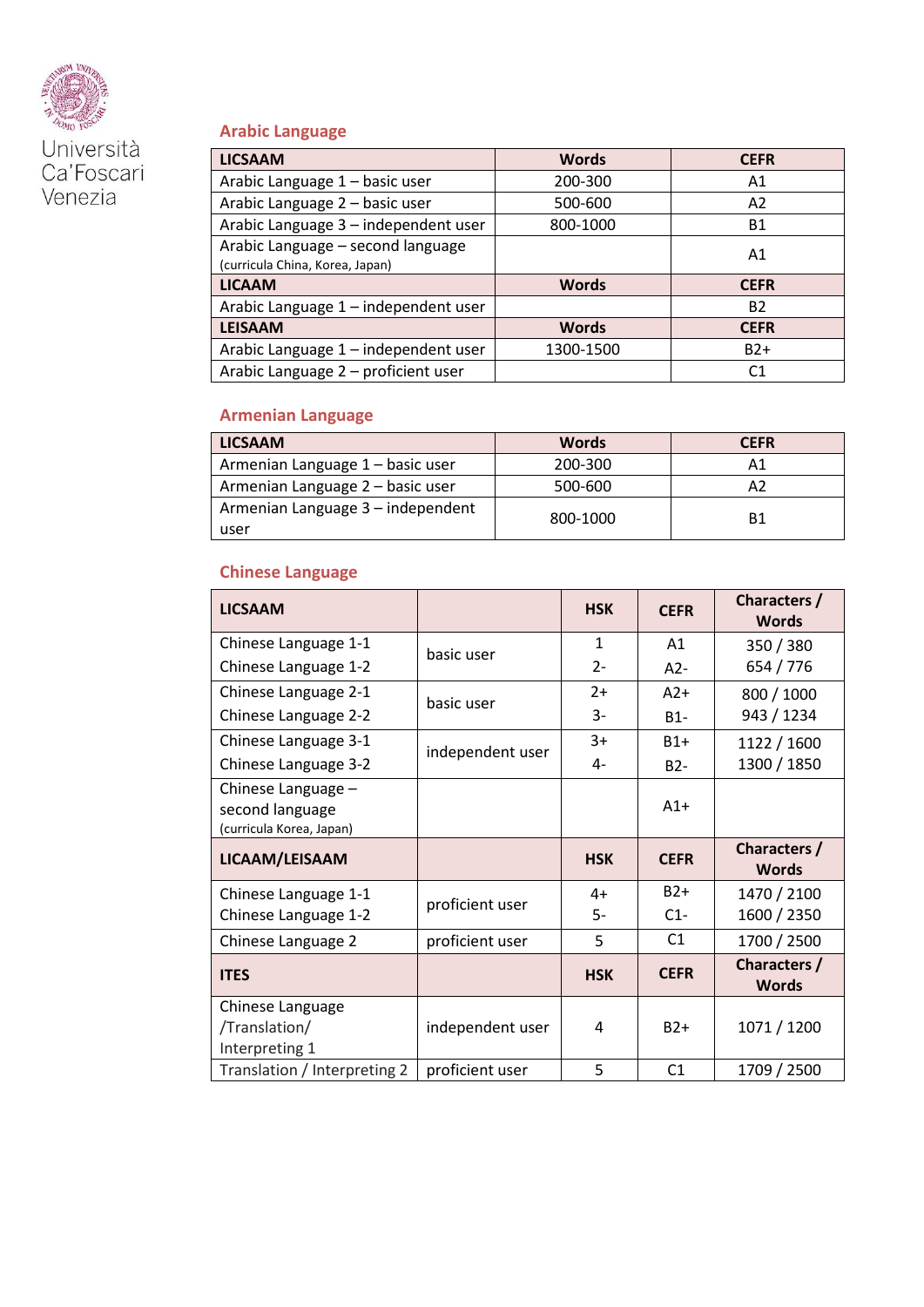

### **Korean Language**

| <b>LICSAAM</b>                                                | <b>TOPIK</b> | <b>CEFR</b> |
|---------------------------------------------------------------|--------------|-------------|
| Korean Language 1 - basic user                                | l-1          | $A1/A2-$    |
| Korean Language 2 - basic user                                | $1-2/11-3$   | $A2+/B1+$   |
| Korean Language 3 - independent<br>user                       | $II-3/4$     | $B2/C1-$    |
| Korean Language - second language<br>(curricula China, Japan) | l-1          | A1/A2       |

#### **Hebrew Language**

| <b>LICSAAM</b>                      | <b>Words</b> | <b>CEFR</b> |
|-------------------------------------|--------------|-------------|
| Hebrew Language 1 - basic user      | 300-450      | $A1-A2$     |
| Hebrew Language 2 - basic user      | 600-800      | $A2-B1$     |
| Hebrew Language 3 - independent     | 850-1100     | $B1-B2$     |
| user                                |              |             |
| <b>LICAAM</b>                       | <b>Words</b> | <b>CEFR</b> |
| Hebrew Language 1 - proficient user | 1200-1500    | $B2-C1$     |

#### **Japanese Language**

| <b>LICSAAM</b>                                                   | <b>JLPT</b>    | <b>CEFR</b> |
|------------------------------------------------------------------|----------------|-------------|
| Japanese Language 1 - basic user<br>(162+199= 361 kanji)         | 4              | $A1-A1+$    |
| Japanese Language 2 - basic user<br>(206+242= 448 kanji)         | 3              | $A2-A2+$    |
| Japanese Language 3 - independent<br>user<br>(ca. 350 new kanji) | $3 - 2$        | $B1-B1+$    |
| Japanese Language - second language<br>(curricula China, Korea)  | 5              | A1          |
| <b>LICAAM</b>                                                    | <b>JLPT</b>    | <b>CEFR</b> |
| Japanese Language 1 – independent<br>user                        | 2              | $B2-B2+$    |
| Japanese Language 2 - proficient user                            | $2 - 1$        | C1          |
| <b>LEISAAM</b>                                                   | <b>JLPT</b>    | <b>CEFR</b> |
| Japanese Language 1 - independent<br>user                        | $\overline{2}$ | $B2-B2+$    |
| Japanese Language 2 – proficient user                            | $2 - 1$        | C1          |

### **Hindi Language**

| <b>LICSAAM</b>                      | <b>Words</b>  | <b>CEFR</b> |
|-------------------------------------|---------------|-------------|
| Hindi Language 1 - basic user       | 200-350       | A1          |
| Hindi Language 2 - basic user       | 500-750       | A2          |
| Hindi Language 3 - independent user | 900-1000      | Β1          |
| <b>LICAAM</b>                       | <b>Words</b>  | <b>CEFR</b> |
| Hindi Language 1 - independent user | ca. 1500-2000 | B2          |

# **Persian Language**

| <b>LICSAAM</b>                  | <b>Words</b> | <b>CEFR</b> |
|---------------------------------|--------------|-------------|
| Persian Language 1 – basic user | 200-300      | A1          |
| Persian Language 2 – basic user | 500-600      | B1          |